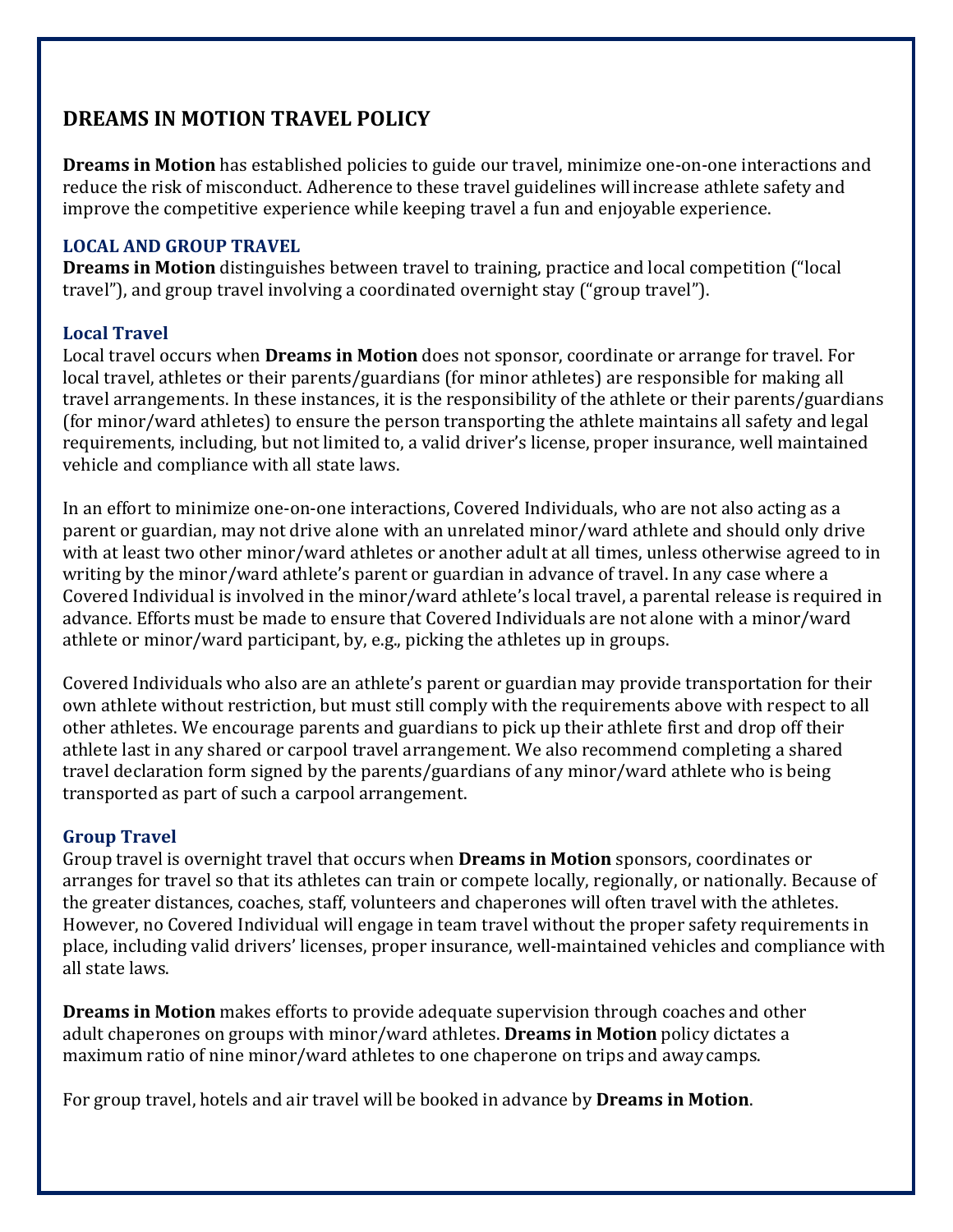Athletes will share rooms, with 2‐4 athletes assigned per room depending on accommodations. **Dreams in Motion** will notify hotel management should any special arrangements be warranted. For instance, we will ask hotels to block pay per view channels and remove mini‐bars. **Dreams in Motion** will request an additional large room or suite so that our members and athletes may socialize as a group. Meetings do not occur in hotel rooms, and we will reserve a separate space for coaches and athletes to socialize. Meetings shall be conducted in accordance with **Dreams in Motion's** policies regarding one‐on‐one interactions (i.e. all meetings shall be observable and interruptible, among other requirements). When doing room checks, attending team meetings and/or other activities, two-deep leadership (two Covered Individuals should be present) and observable and interruptible environments should be maintained.

For minor/ward athletes, **Dreams in Motion** permits family members to stay at the hotel. We encourage all athletes to call parents and guardians regularly and allow for any unscheduled calls by either the athlete or parent/guardian.

Group travel policies must be signed and agreed to by all athletes, parents, and Covered Individuals traveling with **Dreams in Motion**. Covered Individuals who travel with the organization must successfully pass a background check and other screening requirements consistent with **Dreams in Motion's** policies.

Please note that regardless of the location of the event, **Dreams in Motion** policies on providing alcohol to minors follows U.S. law, and parents and guardians are expected to adhere to this policy, especially when staying near or with the group. No parent should provide alcohol to minors during **Dreams in Motion** travel. Violations of this policy will be addressed under the Disciplinary Rules and Procedure and may result in the sanctions as set forth therein, including, but not limited to, temporary or permanent suspension from competition or participation with **Dreams in Motion**.

#### **TRAVEL NOTIFICATION**

When possible, **Dreams in Motion** will provide reasonable advance notice of details before group travel. Notice will include the dates, location and duration of competition. Travel notice also will include designated group hotels for overnight stays, as well as a contact person within **Dreams in Motion**. For minors and wards, this individual will be the point of contact to confirm your intention to travel and to help with travel details.

For minor/ward athletes, **Dreams in Motion** will distribute specific travel itineraries when they become available. These will include a more detailed, hour‐by‐hour itinerary, as well as contact information for group travel chaperones.

#### **MIXED‐GENDER AND MIXED‐AGE TRAVEL**

**Dreams in Motion** groups are sometimes made up of male and female athletes across various ages. Athletes will only share a room with other athletes of the same sex and age group. Athletes will be grouped by age and sex for the purposes of assigning an appropriate chaperone. **Dreams in Motion** will make every effort to provide these groups at least one chaperone of the same sex.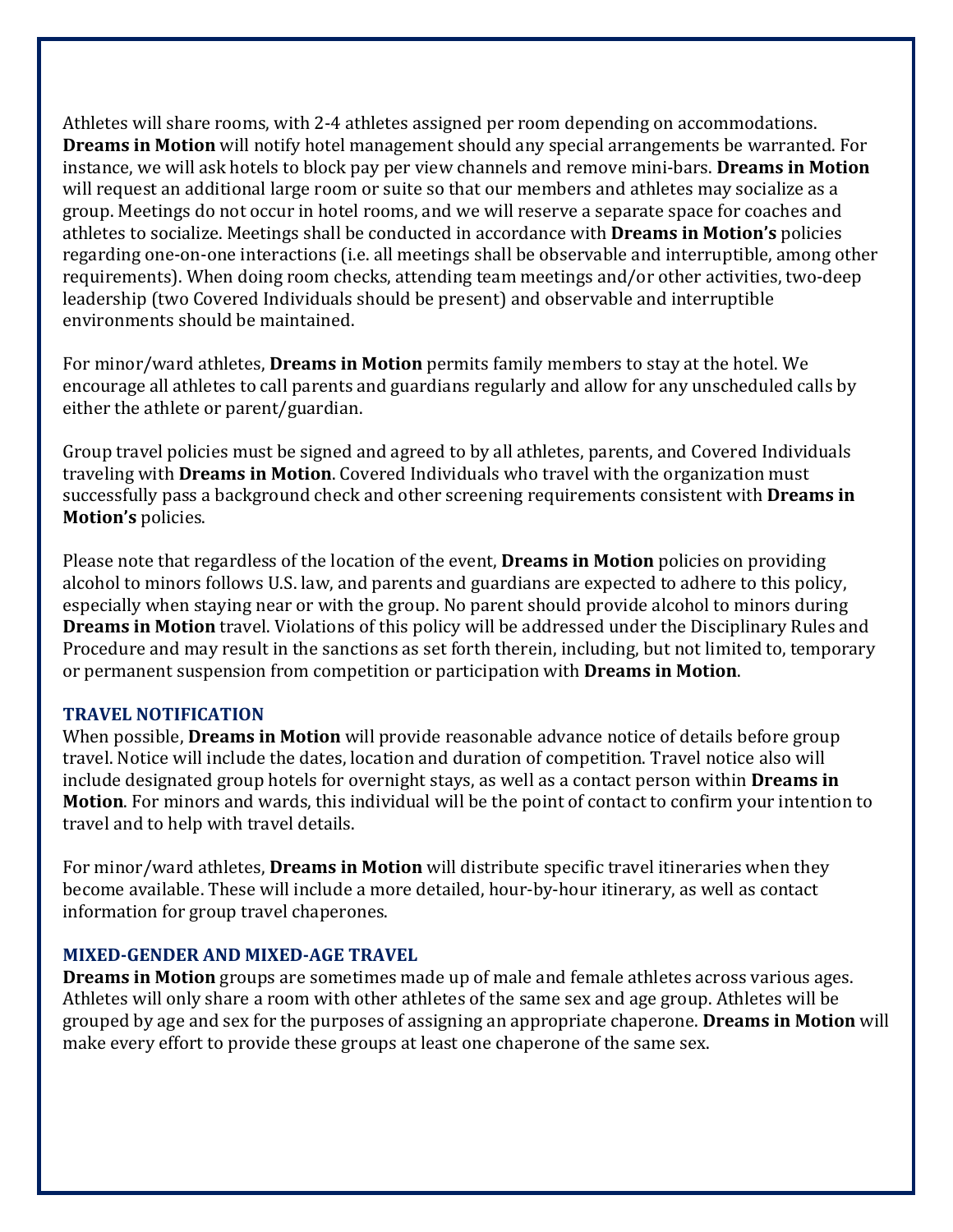Regardless of gender, a coach shall not share a hotel room or other sleeping arrangement with an athlete (unless the coach is the parent, guardian, sibling or spouse of that particular athlete). Where an adult is registered both as a coach and an athlete member of a **Dreams in Motion** group or camp, and is functioning primarily as a coach, he or she may share sleeping arrangements with another registered coach.

### **COACH AND STAFF RESPONSIBILITIES**

During group travel, coaches and staff members will help athletes, fellow coaches and staff members adhere to policy guidelines, including, without limitation, the Travel Policy, Locker Rooms and Changing Areas Policy and Reporting Policy.

If a coach or staff member transports an athlete or other organization member in their private car or a vehicle rented or owned by **Dreams in Motion** for group travel, a copy of the coach's or staff member's valid driver's license, vehicle registration and proof of insurance is required and must be on file with **Dreams in Motion** in advance.

When not practicing, training, competing or preparing for competition, coaches and staff will monitor the activities of athletes, fellow coaches and staff during group travel. Coaches and staff will:

- a. prepare athletes for group travel and make athletes aware of all expectations.
- b. familiarize themselves with all travel itineraries and schedules before the initiation ofgroup travel
- c. conform to, and monitor for others' adherence, the Sport Protection Policy and allpolicies during group travel
- d. encourage athletes to participate in regular, at least daily, scheduled communications with their parents/guardians, if applicable
- e. help athletes be on time for all group commitments (as possible)<br>f. assist with group travel logistical needs (as possible)
- assist with group travel logistical needs (as possible)
- g. support chaperones and/or participate in the monitoring of athletes for adherence tocurfew restrictions set based on age and competition schedule as listed in travel itinerary
- h. ensure athletes are complying with hotel room restrictions based on gender or age bracket requirements
- i. make certain that athletes are not alone in a hotel room with any adult apart from a family member; this includes coaches, staff and chaperones
- j. not use drugs or alcohol in the presence of minors or be under the influence of alcoholor drugs while performing their coaching duties
- k. immediately report any concerns about physical or sexual abuse, misconduct, or policy violations
- l. notify parents before taking any disciplinary action against a minor athlete if the athlete is traveling without his or her parents
- m. immediately address and report any concerns about sexual and physical abuse, misconduct or policy violations as required under this Handbook and applicable law.

#### **CHAPERONE RESPONSIBILITIES**

Chaperones accompany group travel to ensure that the athletes, coaches, staff and volunteers adhere to the **Dreams in Motion's** policy guidelines. While these include the travel policy, it also includes all other relevant policies contained in **Dreams in Motion's** Sport Protection Handbook.